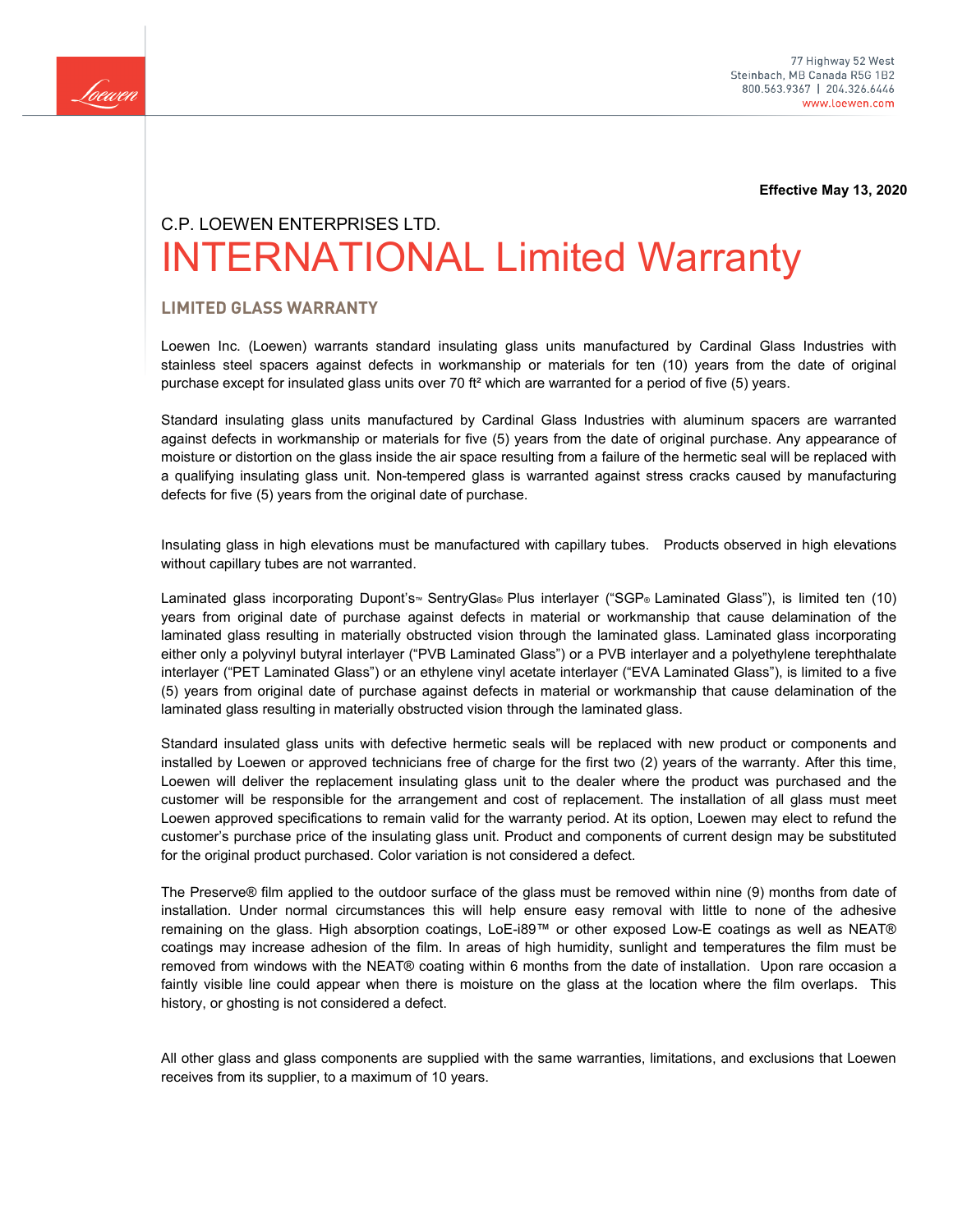

# **WOOD COMPONENT LIMITED WARRANTY ON METAL CLAD PRODUCTS**

Loewen warrants all wood components on metal clad products against defects in materials or workmanship that affect product performance for a period of ten (10) years from the date of original purchase.

During the first two (2) years of the warranty period, Loewen, at its sole option, may repair the defective component at no cost, or provide and install replacement parts at no cost. Thereafter, Loewen will replace defective parts with the same or equivalent product(s) or component(s) free of charge for the remaining warranty period by delivering the replacement components to the dealer where the product was purchased. The customer is responsible for the arrangement and cost of installation and/or replacement. At its option, Loewen may elect to refund the customer's purchase price of the product component(s).

The ten (10) year wood component limited warranty is applicable on metal clad products only. Non-clad products are covered under the COMPONENT LIMITED WARRANTY.

# **COMPONENT LIMITED WARRANTY**

Loewen warrants all wood components on curtain wall products against defects in materials or workmanship that affect product performance for a period of ten (10) years from the date of original purchase.

Loewen warrants all non-glass components including locks, hardware, hinges, and wood components against defects in materials or workmanship that affect product performance for a period of ten (10) years from the date of original purchase.

During the first two (2) years of the warranty period, Loewen, at its sole option, may repair the defective component at no cost, or provide and install replacement parts. Thereafter, Loewen will replace defective parts with the same or equivalent product(s) or component(s) free of charge for the remaining warranty period by delivering the replacement components to the dealer where the product was purchased. The customer is responsible for the arrangement and cost of installation and/or replacement. At its option, Loewen may elect to refund the customer's purchase price of the product component(s).

Oil Rubbed finishes include an applied oil and variation in color between individual pieces of hardware is normal and should be anticipated. Repeated handling of oil rubbed bronze hardware will create the bronze or brass patina that is the distinguishing characteristic of oil-rubbed and rustic bronze finishes. Oil rubbed bronze and rustic bronze are "living finishes" with no protective coating. With time or frequent handling the dark oiled appearance will wear away revealing the bronze or brass substrate beneath. The appearance of these finishes will vary depending on usage, supplier and environmental conditions such as but not limited to high salt concentrations. This patina process is considered normal and not a warranted item.

## **FINISHES**

#### **EXTERIOR CLADDING FINISHES**

Loewen's standard aluminum finish is warranted for a period of twenty (20) years from the date of original purchase against manufacturing defects resulting in chalk (in excess of ASTM D-4214 number eight (8) rating, determined by the procedure outlines in ASTM D-4214), fade (more than five (5) Delta-E Hunter units (square root of the sum of square Delta L, Delta a, and Delta b) as determined by ASTM method D-2244 method 6.3, and loss of adhesion (peeling), per AAMA (American Architectural Manufacturer's Association's Specification 2605, except where provided below. Anodized finishes are warranted to be free from manufacturing defects for a period of ten (10) years from the date of original purchase, except where provided below. Fiberglass cladding components are warranted free from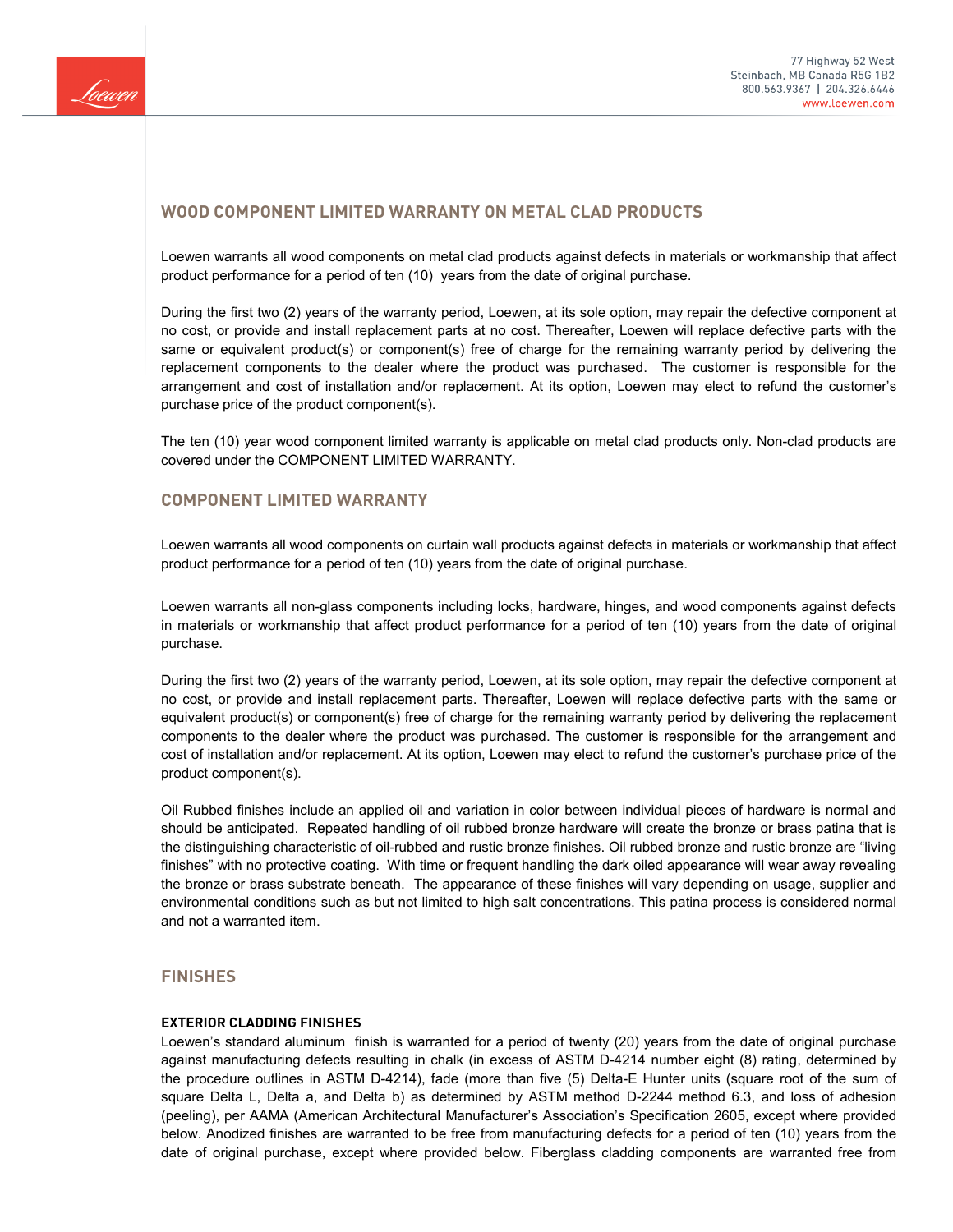

manufacturing defects for a period of ten (10) years from the date of original purchase. Fading or color changes may not be uniform if the surfaces are not equally exposed to the sun and elements, which is not considered a defect.

The factory applied protective film on the exterior of some metal clad components is required to be removed within ninety (90) days from date of installation

Products installed in coastal environments (within one (1) mile of a sea coast or other salt water source) must be cleaned thoroughly with mild detergent soap and water. This must be done every three (3) months as a minimum, and more frequently if necessary to prevent the build-up of salt or corrosive residue. Any chips or scratches must be repaired immediately and not left exposed to the elements. Aluminum clad painted products in these environments are warranted to be free from manufacturing defects that result in abnormal corrosion or deterioration of the exterior cladding or finish for a period of ten (10) years, including anodized sills used on sliding and swinging doors. The determination as to whether abnormal corrosion or deterioration in coastal environments and/or in areas of high salt concentration has occurred will be made at Loewen's sole discretion.

Coastal environments can be extremely corrosive and some finish deterioration is normal and should be expected. Areas with higher salt concentration that are within one (1) mile of a sea coast or other salt water source may have more deterioration occurring.

Except as stated above, anodized finishes are not warranted in coastal or high salt concentration environments.

Failure to comply with the regular cleaning and maintenance requirements within the specified schedule will invalidate this warranty. Thorough cleaning of all exterior window and door surfaces (including those not visible when the operating unit is closed) must be undertaken with mild soap and water and a complete fresh water rinse.

Documented proof of regularly scheduled cleaning is required. A maintenance log as well as instructions on cleaning can be found in the "Care and Maintenance of Exterior Aluminum Cladding" section found at [www.loewen.com.](http://www.loewen.com/)

During the first two (2) years of the warranty period, Loewen, at its sole option, may repair the defective component at no cost, or provide and install replacement parts. Thereafter, Loewen at its sole option, will supply materials for repair or equivalent product(s) or component(s) for the remaining warranty period by delivering the replacement components to the dealer where the product was purchased. The customer is responsible for the arrangement and cost of installation and/or replacement. At its option, Loewen may elect to refund the customer's purchase price of the product component(s).

#### **WOOD FINISHES**

Factory applied pre-finished paint coatings on wood surfaces are warranted against manufacturing defects resulting in adhesion loss (peeling) for a period of two (2) years from date of purchase. During the two (2) year warranty period, Loewen will repair the defective finish at no cost. Factory applied primers are not warranted.

#### **SURFACE PATINA, CYPRIUM COLLECTION**

Humidity, airborne salinity and pollutants work together with time to coat the surfaces with a natural patina ('living finish") and are dependent on environmental and location specific conditions. The rate of change, color variations, or uniformity of the naturally occurring patina process is excluded from warranty coverage.

#### **FACTORY-APPLIED PATINA, CYPRIUM COLLECTION**

Factory-applied patina finishes will continue to evolve naturally over time. The initial factory-applied patina may not be representative of the natural evolution that may occur on a Cyprium product in any specific location. Depending on environmental and location specific conditions, factory-applied patina finishes may evolve or revert back to what would be a natural progression of unfinished copper or bronze. As such, there shall be no specific warranty pertaining to factory-applied patina finishes. The rate of change, color variations, or uniformity of factory-applied patina finishes is excluded from warranty coverage. As the natural or factory-applied patina evolves, residue may wash down and stain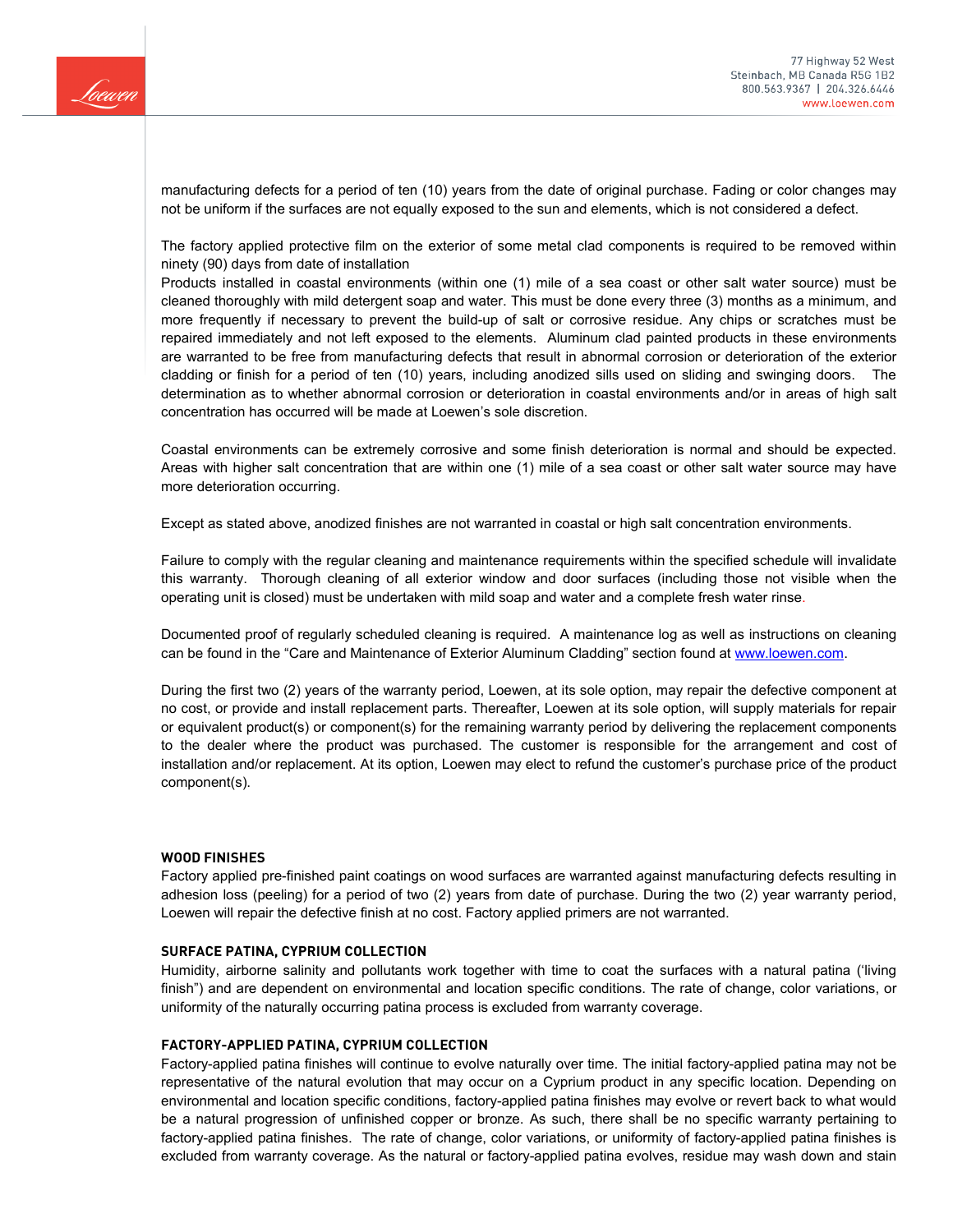

surfaces beneath the cladding and is considered a natural occurrence. Staining of adjacent surfaces is excluded from warranty coverage.

#### **EXPOSED SOLDER JOINTS, CYPRIUM COLLECTION**

The appearance of exposed solder joinery is not warranted to be uniform in width or depth and may change color as the patina process evolves over time. The visual appearance of the solder joinery is excluded from warranty coverage. In coastal environments and areas of high salt concentration, the solder joints can be affected differently. In these environments, this is to be expected and is not warranted.

#### **REPLACEMENT PARTS & LABOR**

Replacement parts and labor provided by Loewen staff or agents are warranted for ninety (90) days or the balance of the existing warranty, whichever is greater.

## **WARRANTY LIMITATIONS**

Product and components of current design may be substituted for the original product purchased. Texture and color variation, nail holes, and fastener marks are not considered defects. In instances where labor is covered by warranty, Loewen will cover labor costs for replacing or repairing components in areas within sixty (60) miles of the original point of purchase. Otherwise, labor and/or mileage expenses may be charged.

Clad and non-clad panels for all doors including but not limited to Bifold, LiftSlide, and MultiSlide must be properly finished according to Loewen finishing instructions immediately upon delivery to the jobsite. These instructions can be found under the "Guidelines for Finishing your Loewen Windows and Doors" section found at [www.loewen.com.](http://www.loewen.com/)

Accessories such as but not limited to electric window operators, and retractable screens supplied with Loewen products are warranted for the same warranties, limitations, and exclusions that Loewen receives from its supplier.

Screens are not designed to, nor will they prevent falls.

Suitability and compliance with building codes and standards (local or other), including building components, design and installation of flashing and/or sealing systems, and the use of Loewen product is the responsibility of the purchaser, user, architect, contractor, installer, or other building professional.

The preparation of the rough opening for large openings such as those required by, but not limited to, LiftSlide, MultiSlide and Bifold doors have unique requirements. Structural headers that allow for deflection no greater than 1/8" along the unsupported length once the header is fully loaded are required. Special care needs to be taken when installing any unit including transoms above such large opening units.

Loewen is not responsible for site measurements or the determination of structural and architectural requirements for the installation of large opening products such as but not limited to, LiftSlide, MultiSlide and Bifold doors. Site specifications are the responsibility of building professionals or engineers to determine.

All warranty categories are non-prorated except as listed.

This limited warranty supersedes all previous versions and notifications, is transferable, and applies to product purchased and installed outside of Canada or the United States. The warrantor is C.P. Loewen Enterprises Ltd.

## **EXCLUSIONS**

.

This limited warranty excludes coverage for damage to Loewen units or non-Loewen components and materials as a result of the failure of components covered by the warranty.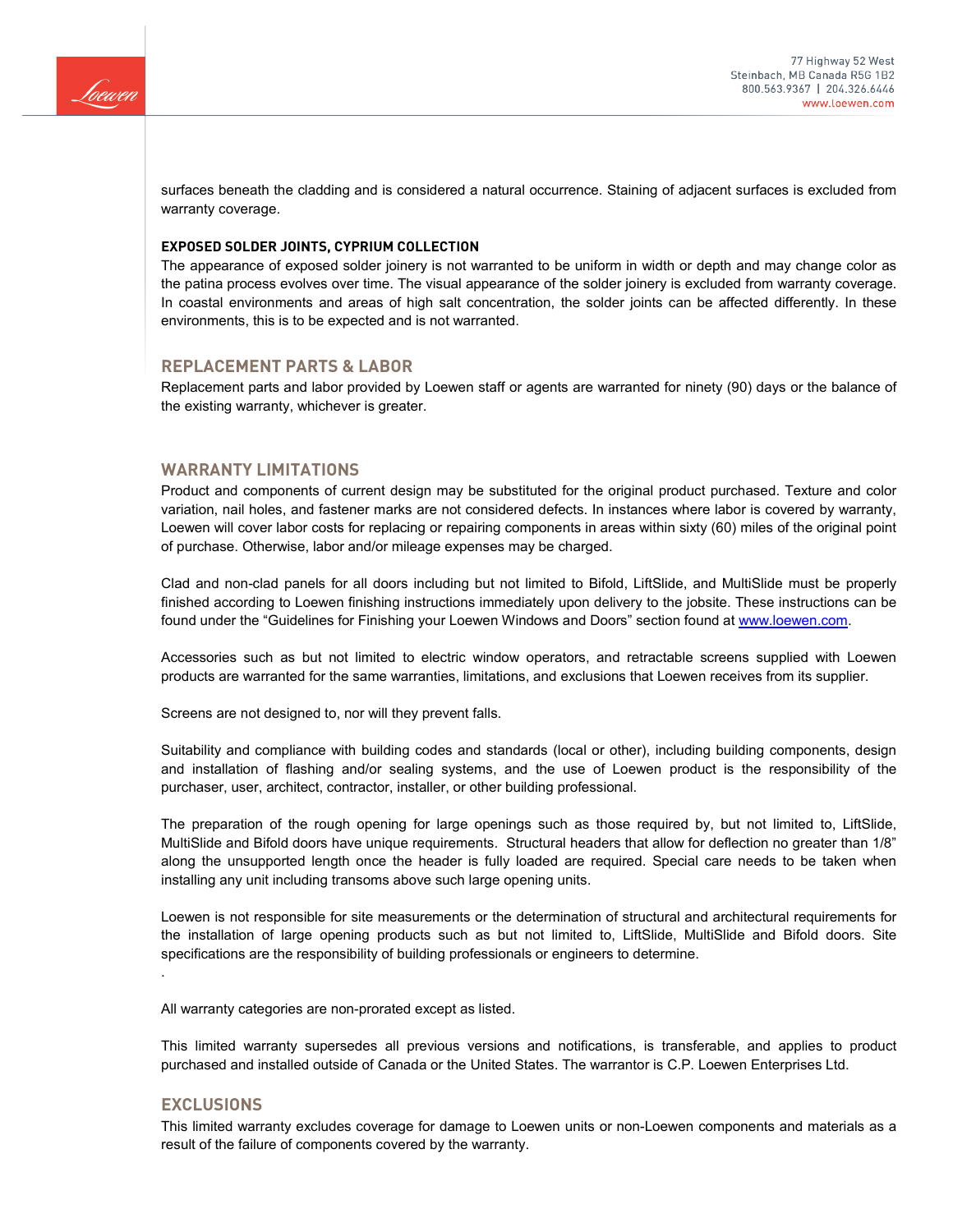

This warranty does not cover:

- Touch-up Paint.
- Factory applied primer.

Factory applied primer is meant to assist in the adhesion of a field applied finish top coat and is not meant to provide protection in an unfinished state over an extended period of time. Instructions can be found in the "Finishing Your Product" section at www.loewen.com.

- Minute paint fracturing which may occur in proper fabrication of building parts.
- Repainting or refinishing costs after replacement of defective components.
- Costs for installation, loss of time, inconvenience, delays in construction, or late delivery.

• Normal wear or discoloration of finishes, including tarnishing; and condensation or frost on exposed surfaces of the insulating glass unit, either on the inside or on the outside of the house resulting from excessive humidity.

• Cracked, shattered or broken glass; damage due to application of films, fixtures or decorations.

• Minor glass imperfections which do not impair structural integrity or obscure normal vision, including minor scratches and curvature of the glass, are not considered defects and are excluded from coverage.

• Visual distortion in tempered, heat strengthened and or laminated glass is to be expected. This is not considered a defect. Bi-stable glass characteristics are normal in oversized tempered and heat strengthened glass. This is not considered a defect. This can be reduced by using thicker glass and sizes that are more rectangular than square.

- Damage due to direct heat or flame.
- Damage or failure of hermetic seals from improper installation.
- Insulating glass units installed in units not manufactured by Loewen.
- Other manufacturer's glass or insulating glass units, unless factory installed by Loewen.
- Insulating glass units manufactured with Georgian Polished Wire glass installed in doors.
- Retention of Argon or other inert gas present in insulating glass at time of manufacture.
- Bending of metal components may lead to surface deformation and should be anticipated.
- Damage from accident, improper handling, alteration or misuse.
- Damage occurring in transit after leaving the Loewen plant or Loewen truck.

• Damage occurring in the customer's storage facility, on site prior to or during construction, through vandalism, theft, or from any other cause beyond Loewen's control.

• Damage to products or structures resulting from failure to follow Loewen installation instructions and recommendations.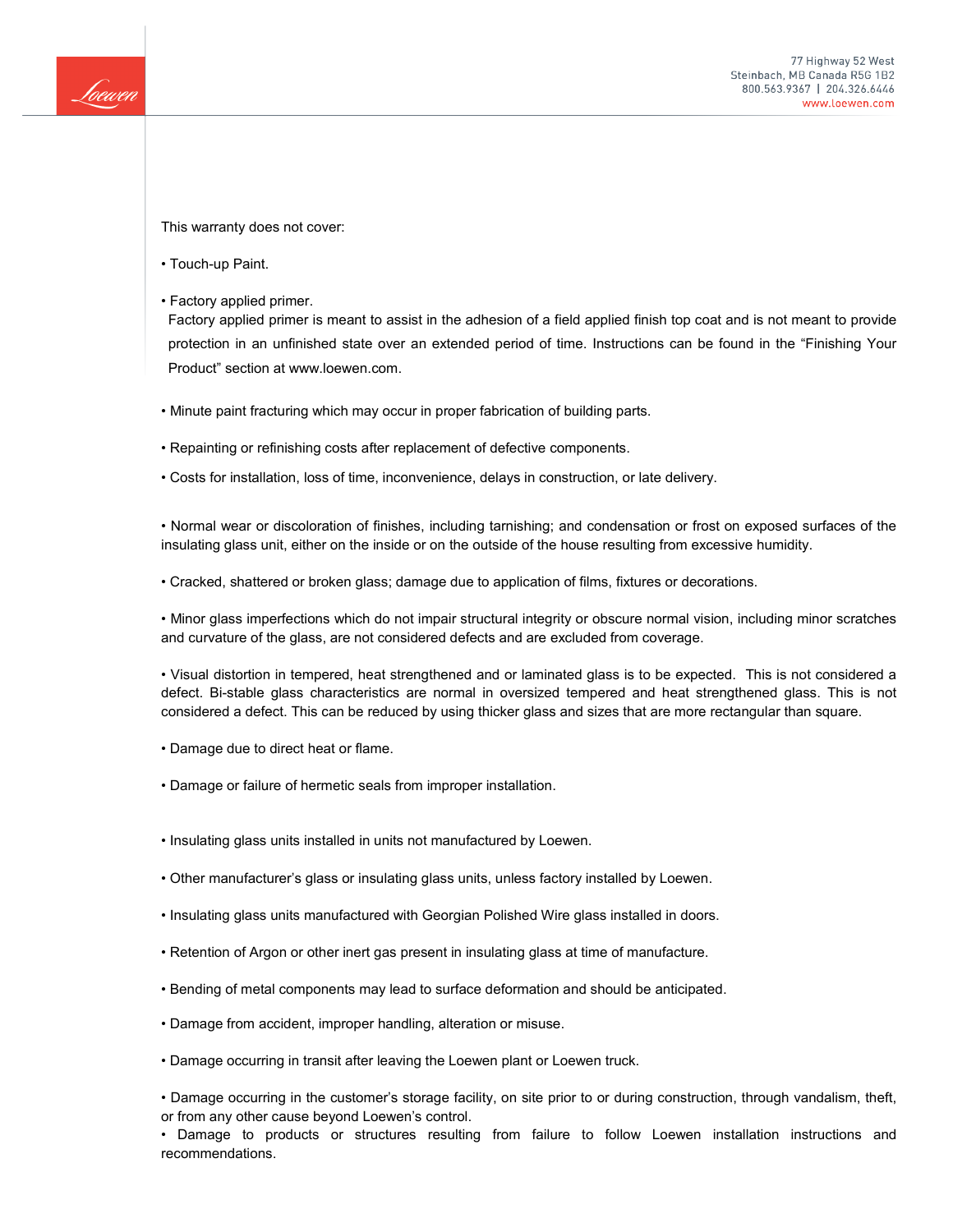

• Damage as a result of nonstandard and/or improper installation including non-vertical, upside down, on the side, out of square and out of plumb.

• Installation in structures lacking adequate moisture drainage or moisture management including units installed without flashing and units with Exterior Insulation and Finish Systems ("EIFS") without proper drainage systems.

• Deficiencies in construction, building design and maintenance.

• Damage resulting from exposure to extreme weather, excessive humidity or excessive dryness.

• Bleed through of resin, pitch or tannins

• Damage while in an unfinished or unprotected state (may include distortion or splitting of wood components). Interiors must be primed, sealed, or finished within 14 days of delivery. Exteriors must be primed, sealed, or finished immediately upon delivery.

• Corrosion and related damage.

• Use of brick wash, chemical solvents or other inappropriate cleaners.

• Acts of God, nature, war, or terrorism.

Defects shall be defined by any characteristic, flaw, failure, weakness, imperfection, or error, determined by Loewen to be defective in material or workmanship, under normal use.

Minimal flexing of door panels or door warpage is considered a defect when the deflection exceeds 8 mm (5/16"), providing the door is manufactured with standard multi-point lock and hinge preparation. Door warpage on units without a multi-point locking system, and minute fracturing of paint finishes are not considered defects and are excluded from coverage. Multi-point locks must be activated and used at all times.

Flush track for LiftSlide and other products and flat/low profile Terrace/French door sills are not warranted against water or air intrusion of any sort. The Owner must make sure that these units are installed in an area that is covered and not exposed to unfavorable weather conditions. The Owner takes full responsibility for the installation and use of these products.

Loewen published performance ratings are representative of average performance and are not warranted for specific units or applications. Product performance can vary and will change over time. Examples of situations that can have an impact on performance include but are not limited to shipping and handling, installation, maintenance, exposure and normal wear and tear. Untested product shall make no claim of performance nor will they carry labels relating to performance grade or thermal performance.

## **WARRANTY CONDITIONS**

THE LIMITED WARRANTY SET FORTH BY LOEWEN IN THIS DOCUMENT EFFECTIVE MAY 13, 2020 IS THE ONLY EXPRESS WARRANTY APPLICABLE TO THESE PRODUCTS. NO ONE IS AUTHORIZED TO MODIFY OR EXPAND THIS LIMITED WARRANTY. THE ABSOLUTE LIMIT OF LOEWEN'S LIABILITY IS THE PURCHASE PRICE OF THE PRODUCT. THERE IS NO OTHER EXPRESS WARRANTY. ANY IMPLIED WARRANTIES, INCLUDING THOSE OF MERCHANTABILITY AND FITNESS FOR A PARTICULAR PURPOSE, ARE LIMITED TO THE DURATION OF THE EXPRESS WARRANTY PROVIDED HEREIN. THIS LIMITED WARRANTY IS THE EXCLUSIVE REMEDY, AND LIABILITY FOR INCIDENTAL OR CONSEQUENTIAL DAMAGES UNDER ANY AND ALL WARRANTIES IS EXCLUDED TO THE EXTENT PERMITTED BY LAW.

Some states do not allow limitations on how long an implied warranty lasts, so the above limitation may not apply to you. Some states do not allow the exclusion or limitation of incidental or consequential damages, so the above